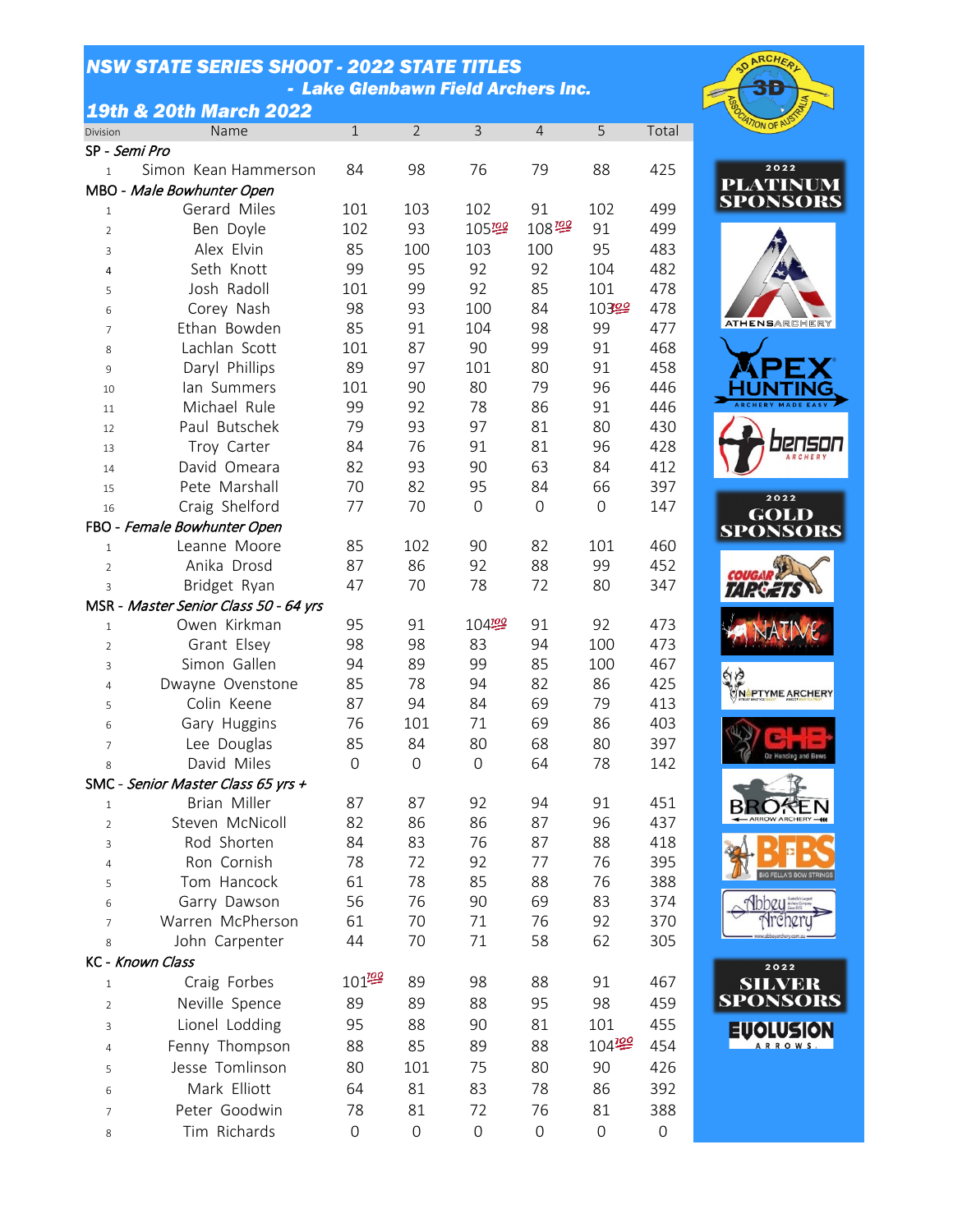## *NSW STATE SERIES SHOOT - 2022 STATE TITLES - Lake Glenbawn Field Archers Inc.*



|                | <b>19th &amp; 20th March 2022</b> |              |                |     |                  |             |       |
|----------------|-----------------------------------|--------------|----------------|-----|------------------|-------------|-------|
| Division       | Name                              | $\mathbf{1}$ | $\overline{2}$ | 3   | $\overline{4}$   | 5           | Total |
|                | MBR - Male Bowhunter Release      |              |                |     |                  |             |       |
| $\mathbf{1}$   | Brayden Davis                     | 95           | 84             | 103 | 99               | 88          | 469   |
| $\overline{2}$ | Matt Ryan                         | 93           | 80             | 77  | 90               | 88          | 428   |
| 3              | Geoff Browning                    | 88           | 74             | 82  | 84               | 96          | 424   |
| $\overline{4}$ | Daniel Miles                      | 87           | 77             | 93  | 68               | 86          | 411   |
| 5              | Phil Webb                         | 83           | 92             | 69  | 69               | 93          | 406   |
|                | FBR - Female Bowhunter Release    |              |                |     |                  |             |       |
| $\mathbf{1}$   | Sindy Avard                       | 65           | 85             | 79  | 67               | 78          | 374   |
|                | AHC - Advanced Hunter Class       |              |                |     |                  |             |       |
| $\mathbf{1}$   | Jamie Gilroy                      | 94           | 100            | 100 | 99               | 97          | 490   |
| $\overline{2}$ | Greg Rawlinson                    | 95           | 93             | 92  | 84               | 100         | 464   |
| 3              | Fulvio Canestrari                 | 87           | 79             | 99  | 90               | 94          | 449   |
| 4              | Steve Parker                      | 83           | 98             | 87  | 96               | 84          | 448   |
| 5              | Ryan Drosd                        | 79           | 89             | 82  | 90               | 92          | 432   |
| 6              | Peter Bush                        | 77           | 87             | 82  | 76               | 80          | 402   |
|                | HC - Hunter Class                 |              |                |     |                  |             |       |
| $\mathbf{1}$   | Cody Biffin                       | 89           | 99             | 96  | 92               | 100         | 476   |
| $\overline{2}$ | Zac Clark                         | 95           | 95             | 94  | 91               | 97          | 472   |
| 3              | David Gothard                     | 96           | 86             | 91  | 97               | 95          | 465   |
| 4              | Michael Pedler                    | 94           | 87             | 84  | 99               | 96          | 460   |
| 5              | Hunter Leeson                     | 95           | 85             | 84  | 90               | 101         | 455   |
| 6              | Deen Parkinson                    | 90           | 92             | 88  | 96               | 88          | 454   |
| $\overline{7}$ | Owen Stronell                     | 84           | 90             | 88  | 97               | 91          | 450   |
| 8              | James Cooze                       | 91           | 80             | 86  | 93               | 90          | 440   |
| 9              | Darrel Browning                   | 91           | 80             | 87  | 80               | 74          | 412   |
| 10             | Scott Café                        | 62           | 81             | 80  | 73               | 95          | 391   |
| 11             | Heath Purvis                      | 75           | 74             | 87  | 71               | 81          | 388   |
| 12             | Tim Hamilton                      | 86           | 68             | 58  | 79               | 91          | 382   |
| 13             | Darren Johnston                   | 70           | 64             | 75  | 79               | 74          | 362   |
| 14             | Riley Biffin                      | 59           | 84             | 71  | 69               | 78          | 361   |
| 15             | Steve Bruce                       | 66           | 63             | 77  | 69               | 64          | 339   |
| 16             | Aaron Rolfe                       | 52           | 62             | 75  | 69               | 67          | 325   |
|                | FHC - Female Hunter Class         |              |                |     |                  |             |       |
| $\mathbf{1}$   | Natalie Henderson                 | 96           | 89             | 99  | 94               | 77          | 455   |
| $\overline{2}$ | Kylie Mason                       | 86           | 72             | 87  | 90               | 87          | 422   |
| 3              | Megan Noye                        | 64           | 80             | 73  | 69               | 89          | 375   |
| 4              | Donna Gilroy                      | 82           | 73             | 59  | 71               | 69          | 354   |
| 5              | Jordan Richards                   | 81           | 67             | 72  | 59               | 56          | 335   |
| 6              | Angela Miles                      | 48           | 71             | 82  | 53               | 72          | 326   |
| $\overline{7}$ | Yvette Jackson                    | 67           | 66             | 41  | 76               | 61          | 311   |
| 8              | Michelle Ovenstone                | 52           | 46             | 76  | 58               | 59          | 291   |
| 9              | Yasmin Ryan                       | 49           | 52             | 10  | 67               | 75          | 253   |
| 10             | Blaze Rolfe                       | 43           | 49             | 34  | 56               | 25          | 207   |
| 11             | Brooke May                        | 66           | 10             | 0   | $\boldsymbol{0}$ | $\mathbf 0$ | 76    |
|                | MBF - Male Bowhunter Fingers      |              |                |     |                  |             |       |
| $\mathbf{1}$   | Richard Starke                    | 80           | 75             | 74  | 72               | 88          | 389   |
| $\overline{2}$ | Scott Davis                       | 67           | 62             | 67  | $\boldsymbol{0}$ | $\mathbf 0$ | 196   |
|                | FBF - Female Bowhunter Fingers    |              |                |     |                  |             |       |
| 1              | Tracey Warner                     | 84           | 73             | 87  | 65               | 74          | 383   |
| $\overline{2}$ | Jo Bogie                          | 75           | 76             | 69  | 62               | 74          | 356   |

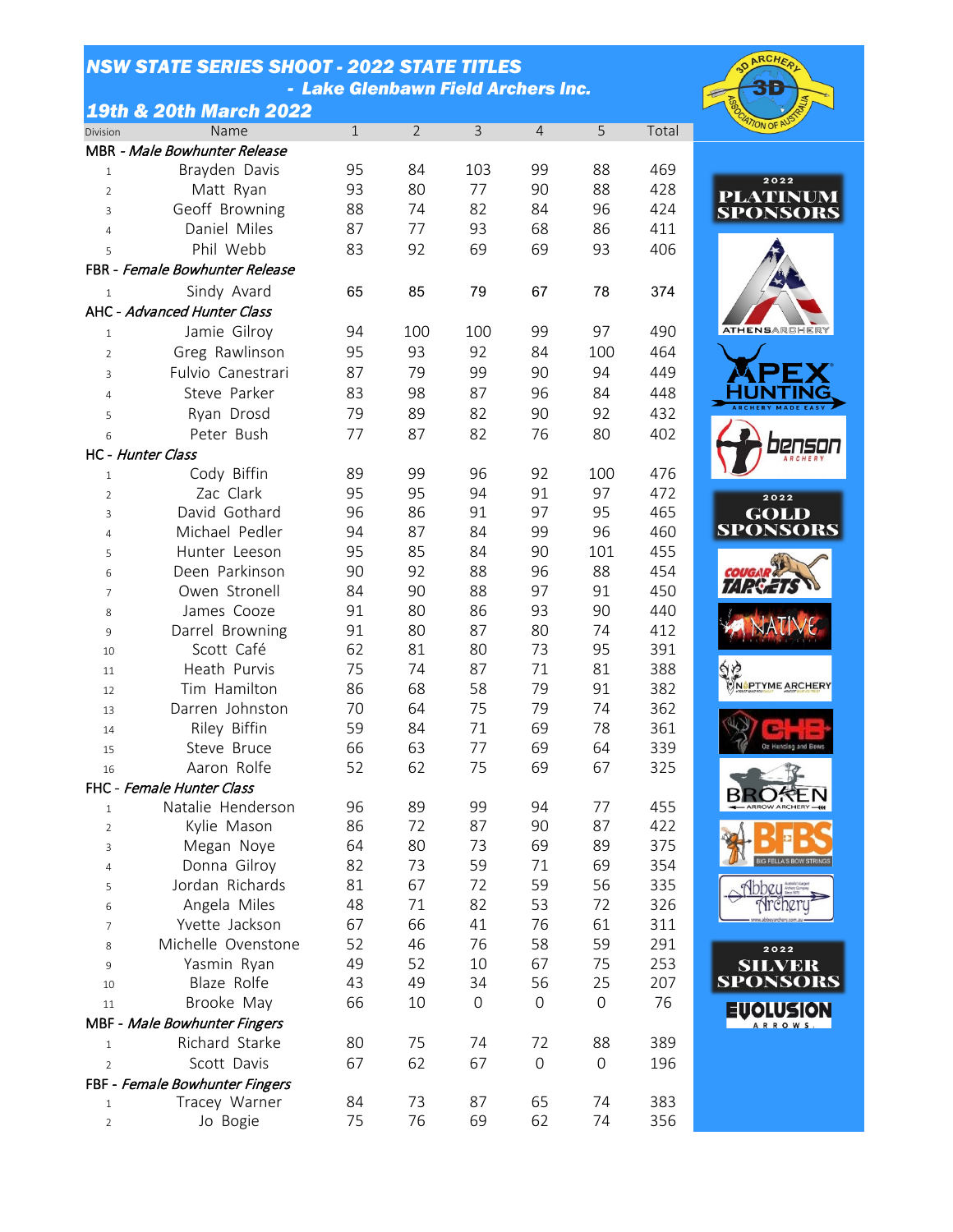|                | <b>NSW STATE SERIES SHOOT - 2022 STATE TITLES</b> |                                    |                |                |                |                |            |                                 |
|----------------|---------------------------------------------------|------------------------------------|----------------|----------------|----------------|----------------|------------|---------------------------------|
|                |                                                   | - Lake Glenbawn Field Archers Inc. |                |                |                |                |            |                                 |
|                | <b>19th &amp; 20th March 2022</b>                 |                                    |                |                |                |                |            |                                 |
| Division       | Name                                              | $\mathbf{1}$                       | $\overline{2}$ | $\overline{3}$ | $\overline{4}$ | 5              | Total      |                                 |
|                | CU - Compound Unaided                             |                                    |                |                |                |                |            |                                 |
| $\mathbf{1}$   | Pat White                                         | 71                                 | 70             | 74             | 71             | 83             | 369        |                                 |
| $\overline{2}$ | Libby White                                       | 71                                 | 65             | 79             | 65             | 75             | 355        |                                 |
| $\overline{3}$ | Col Reichel                                       | 69                                 | 73             | 59             | 41             | 51             | 293        | $\frac{\mathbf{P}}{\mathbf{S}}$ |
| $\overline{4}$ | Ron Edwards                                       | 50                                 | 56             | $\mathbf 0$    | $\overline{0}$ | $\overline{0}$ | 106        |                                 |
|                | RU - Recurve Unaided                              |                                    |                |                |                |                |            |                                 |
| $\mathbf{1}$   | Ben Bogie                                         | 30                                 | 71             | 63             | 25             | 60             | 249        |                                 |
|                | TRAD - Traditional                                |                                    |                |                |                |                |            |                                 |
| $\mathbf{1}$   | Daniel Ross                                       | 90                                 | 98             | 89             | 95             | 91             | 463        |                                 |
| $\overline{2}$ | Greg Scott                                        | 76                                 | 75             | 80             | 76             | 57             | 364        | $\triangleright$                |
| $\overline{3}$ | Michelle Ross                                     | 75                                 | 72             | 66             | 72             | 64             | 349        |                                 |
| $\overline{4}$ | Micheal McRae                                     | 67                                 | 76             | 64             | 71             | 58             | 336        |                                 |
| 5              | Rob Dalziel                                       | 58                                 | 73             | 71             | 46             | 75             | 323        |                                 |
| 6              | Jason Chamberlain                                 | 43                                 | 73             | 49             | 51             | 59             | 275        |                                 |
| $\overline{7}$ | Sharmayne Martin                                  | 38                                 | 34             | 13             | 46             | 33             | 164        |                                 |
|                | YMR 15 - 17 - Youth Release 15 to 17 years        |                                    |                |                |                |                |            |                                 |
| $\mathbf{1}$   | Jeremy Douglas                                    | 101                                | 79             | 99             | 93             | 101            | 473        |                                 |
| 2              | Jack Pinkerton                                    | 61                                 | 81             | 73             | 75             | 74             | 364        |                                 |
| $\mathsf{3}$   | Darby Leeson                                      | 65                                 | 73             | 48             | 74             | 87             | 347        |                                 |
| $\overline{4}$ | Broc Café                                         | 48                                 | 66             | 54             | 44             | 67             | 279        |                                 |
| 5              | Ashden Café                                       | 37                                 | 43             | 46             | 61             | 63             | 250        | S                               |
|                | YF - Youth Female 13 to 17 years                  |                                    |                |                |                |                |            |                                 |
| $\mathbf{1}$   | Sofye Sebelic-Lodding                             | 81                                 | 93             | 96             | 86             | 97             | 453        |                                 |
| $\overline{2}$ | Isabella Dalziel                                  | 70                                 | 84             | 79             | 70             | 87             | 390        | 7                               |
| 3              | Alahnah Browning                                  | 48                                 | 49             | 52             | 62             | 77             | 288        |                                 |
| $\overline{4}$ | Lucy Miles                                        | 61                                 | 59             | 56             | 41             | 62             | 279        |                                 |
|                | YU - Youth Unaided 12 to 17 years                 |                                    |                |                |                |                |            |                                 |
| $\mathbf{1}$   | Robert Givens                                     | 44                                 | 57             | 36             | 51             | 35             | 223        |                                 |
| $\overline{2}$ | Dean Ross                                         | 41                                 | 51             | $\overline{0}$ | 44             | 40             | 176        | AN                              |
|                | CUBA 8-11 - Cub Aided 8 - 11 years                |                                    |                |                |                |                |            |                                 |
| $\mathbf{1}$   | Kobi Rule                                         | 75                                 | 95             | 73             | 71             | 86             | 400        |                                 |
| $\overline{2}$ | William Kneebone<br>Dominic Ryan                  | 72<br>48                           | 73<br>66       | 70<br>60       | 91<br>78       | 54<br>46       | 360<br>298 |                                 |
| 3              |                                                   |                                    |                |                |                |                |            |                                 |

Dominic Ryan 48 66 60 78 46 298

Aviarna Johnston 31 26 53 20 33 163

 Indy Marshall 56 67 64 69 66 322 Gemma Parkinson 59 51 69 56 57 292 Emma Miles 48 53 72 39 38 250 Maritza Ryan 48 46 8 59 81 242

 Axel Clark 43 78 33 47 49 250 Charlie Rule 43 57 23 61 54 238 Addison Davis 0 0 0 0 0 0

 Todd Rindflesh 59 76 77 62 89 363 Ray De St Germain 57 52 85 67 61 322 Zach Mason 0 0 0 0 0 0

4 Grace Rolfe 46

CUBF 8 - 12 - Cub Female 8 -12 years

CUBJ under 8 - Cub Junior Under 8 years

NCC - Non Competitive Class



**EVOLUSION** ARROWS

**ARCH**